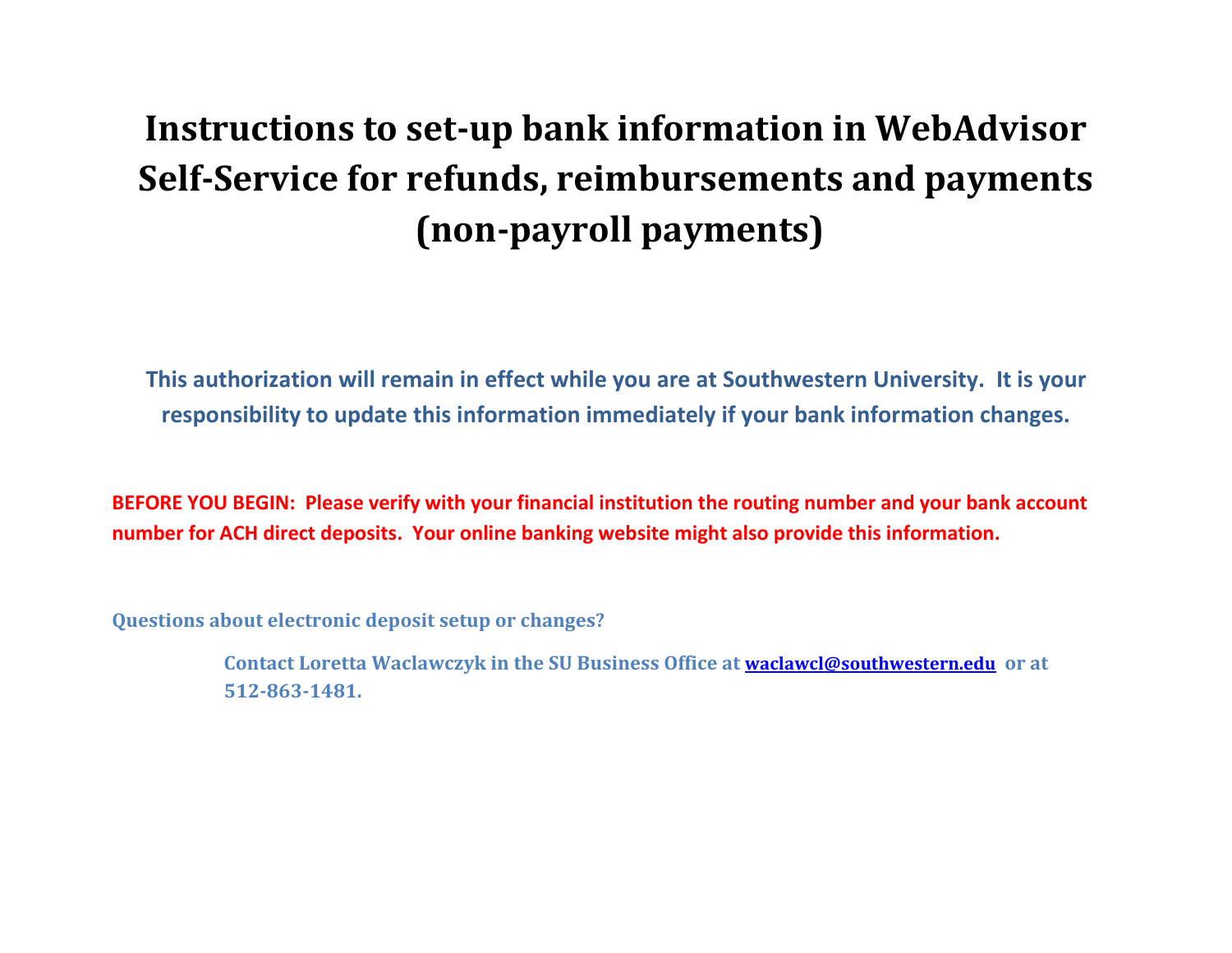**1. Log-on to your SU WebAdvisor account, then under the "Registration" section, select the "Self-Service" link.** 

| <b>CURRENT STUDENTS - WEBADVISOR FOR STUDENTS MENU</b>                                                                                    |                                                                                                                                             |
|-------------------------------------------------------------------------------------------------------------------------------------------|---------------------------------------------------------------------------------------------------------------------------------------------|
| The following links may display confidential information.                                                                                 |                                                                                                                                             |
|                                                                                                                                           |                                                                                                                                             |
|                                                                                                                                           |                                                                                                                                             |
| <b>User Account</b>                                                                                                                       |                                                                                                                                             |
| <b>Contact Information</b>                                                                                                                | <b>Student Planning</b><br><b>Apply for Graduation</b>                                                                                      |
| <b>Financial Information</b>                                                                                                              |                                                                                                                                             |
| <b>Account Summary</b><br>Make a Payment/View Account Statement<br>Federal Title IV Funds Authorization<br><b>Payment Terms Agreement</b> | My class schedule<br>My profile<br><b>Apply for Graduation</b><br><b>Transcript by Cours</b><br>Confirmation of Atte<br>eTranscript Request |
| <b>Financial Aid</b>                                                                                                                      |                                                                                                                                             |
| <b>Financial aid award letter</b><br><b>Federal Title IV Funds Authorization</b>                                                          | Post Office Box Cor                                                                                                                         |
|                                                                                                                                           | Assigned Room Ch                                                                                                                            |
| Communication                                                                                                                             | Add/Change Meal F                                                                                                                           |
| <b>My Documents</b>                                                                                                                       | Student Handbook<br><b>First-Year Students</b><br><b>Incoming Transfer/F</b>                                                                |
| Registration                                                                                                                              | <b>Returning Student F</b>                                                                                                                  |
| <b>SU Search for Sections</b><br><b>Register for Sections</b><br>Manage My Waitlist<br>Registration Eligibility<br>Self-Service           |                                                                                                                                             |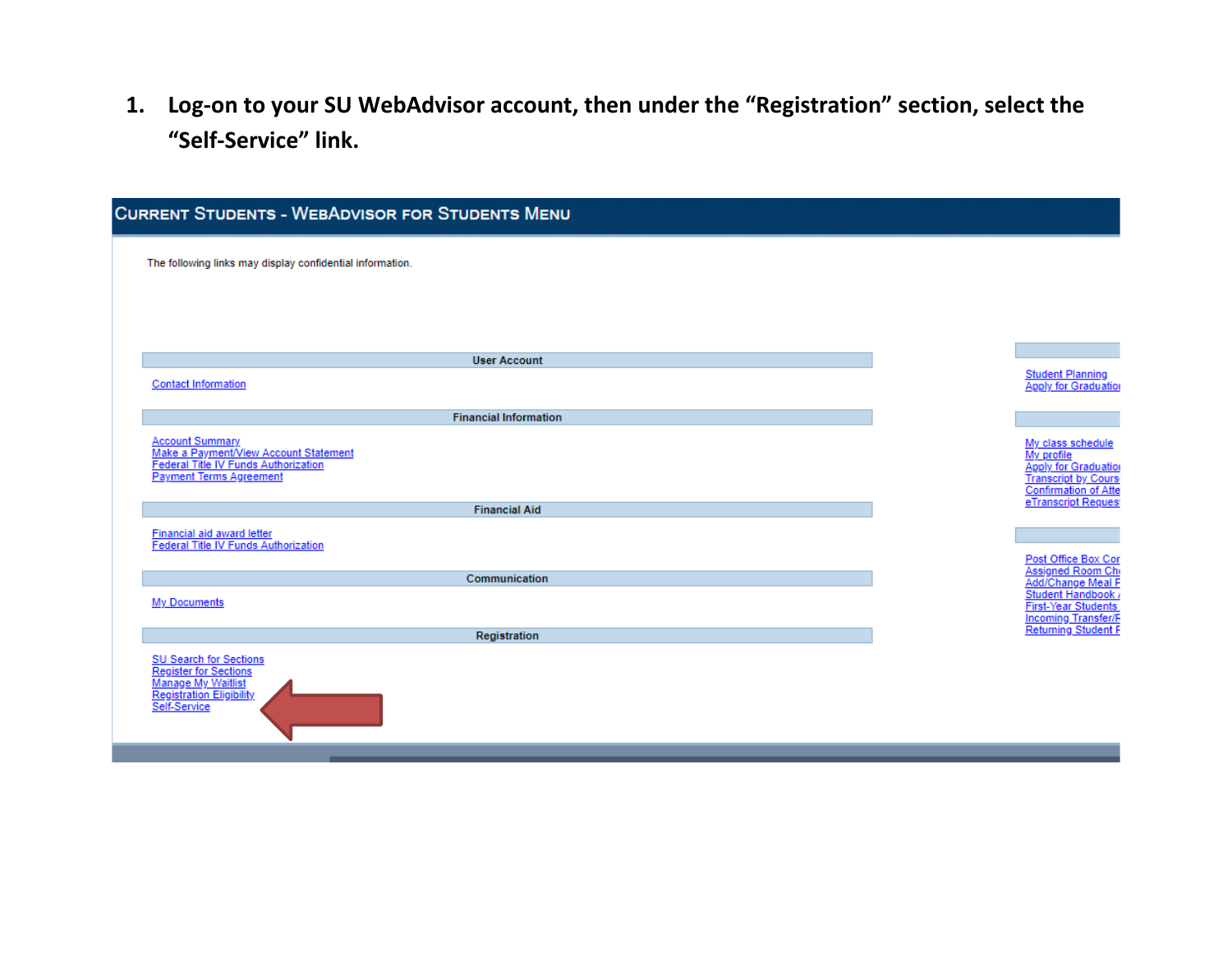## **2. Select Banking Information.**



**3. Select the "Add an Account" link.**

| <b>Banking Information</b>                                                                                     |                  |
|----------------------------------------------------------------------------------------------------------------|------------------|
| <b>Active Accounts</b>                                                                                         | + Add an Account |
| Refunds, Reimbursements & Payments                                                                             | View All         |
| You have no active refund/reimbursement account. Your entire refund/reimbursement will be paid by paper check. |                  |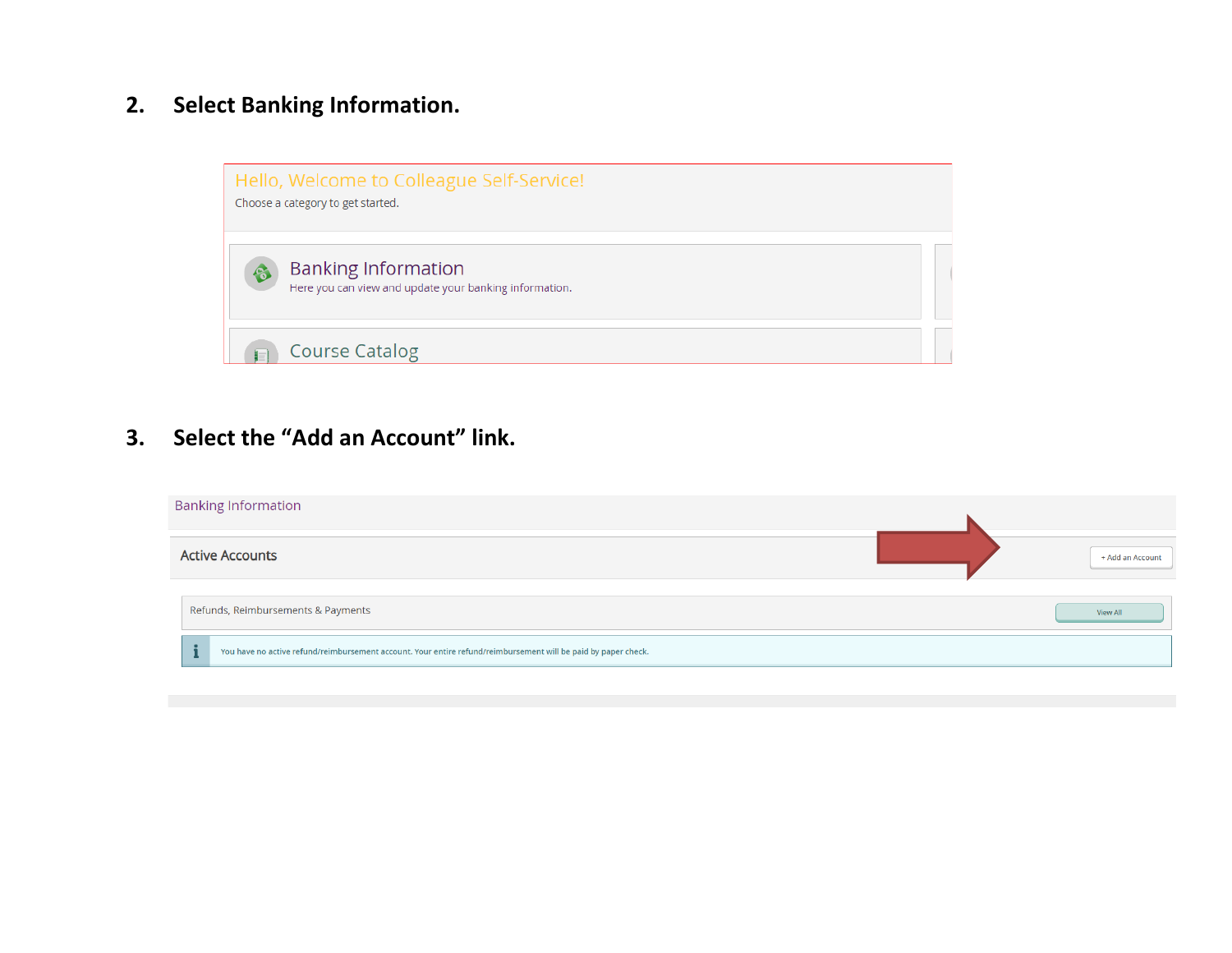- **4. Toggle "Refund, Reimbursement & Payment Deposit" to "ON."**
- **5. The effective date should be today's date in MM-DD-YYYY FORMAT. Do not enter any other date.**
- **6. Select "Next."**

| B,<br>Southwestern University - TEST                                                                               | ● waclawcl ● Sign out | $?$ Help             |
|--------------------------------------------------------------------------------------------------------------------|-----------------------|----------------------|
| Financial Information $\sim$<br><b>Banking Information</b>                                                         |                       |                      |
| <b>Banking Information</b><br>$\left\langle \right\rangle$ Back                                                    |                       |                      |
| New Deposit<br>Add a Bank Account                                                                                  |                       |                      |
| <b>Bank Account Usage</b>                                                                                          |                       |                      |
| <u> Tanzania (</u><br>Refund, Reimbursement & Payment Deposit<br>ON                                                |                       |                      |
| <b>Effective Date</b><br>8/3/2018                                                                                  |                       |                      |
|                                                                                                                    | Cancel                | Next                 |
| Southwestern University - TEST © 2000-2018 Ellucian Company L.P. and its affiliates. All rights reserved. Privacy. |                       |                      |
|                                                                                                                    |                       |                      |
|                                                                                                                    |                       |                      |
|                                                                                                                    |                       |                      |
| <b>SO C VI</b><br>$\blacksquare$ x =<br>$O$ $\Box$                                                                 |                       | 10:12 AM<br>8/3/2018 |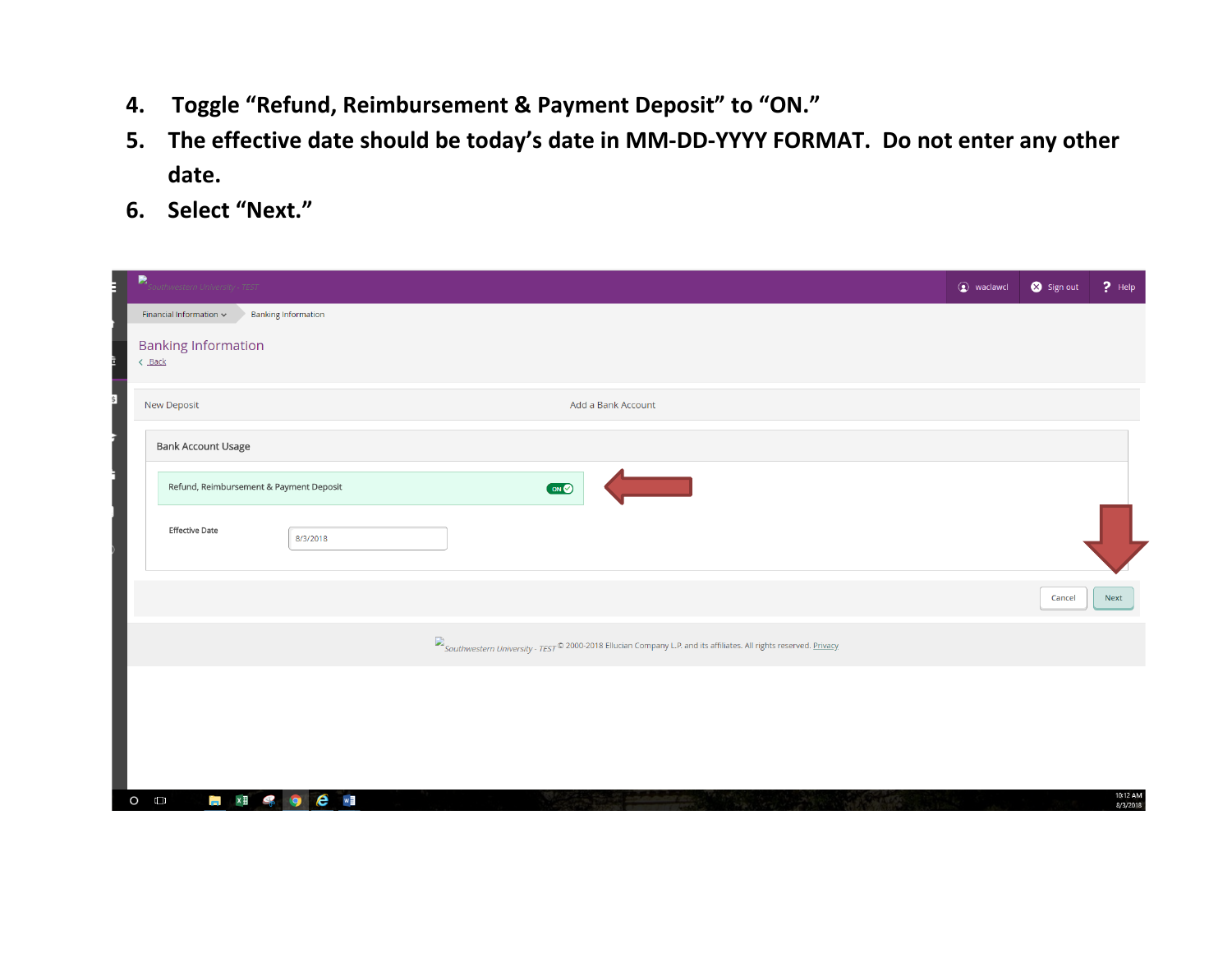## **7. A window will open to enter your bank information:**

- a. Account nickname: Leave blank or enter an identifier.
- b. Routing number (9 digits only).

**If you get an error message, contact Loretta Waclawczyk in the SU Business Office at [waclawcl@southwestern.edu](mailto:waclawcl@southwestern.edu) or at 512-863-1481.** 

- **c.** Bank account number.
- d. Account type (checking or savings account).
- e. Agree to the terms and conditions.
- f. Submit.

| <b>New Account</b>             | ٠ |
|--------------------------------|---|
| <b>Account Nickname</b>        |   |
|                                |   |
| New Account                    |   |
| <b>Country of Bank</b>         |   |
| <b>United States</b>           |   |
| Routing Number *               |   |
|                                | i |
| View sample check image        |   |
| Bank Account Number *          |   |
|                                | i |
|                                |   |
| View sample check image        |   |
| Re-enter Bank Account Number * |   |
|                                | i |
| View sample check image        |   |
| <b>Account Type</b>            |   |
|                                |   |
|                                |   |